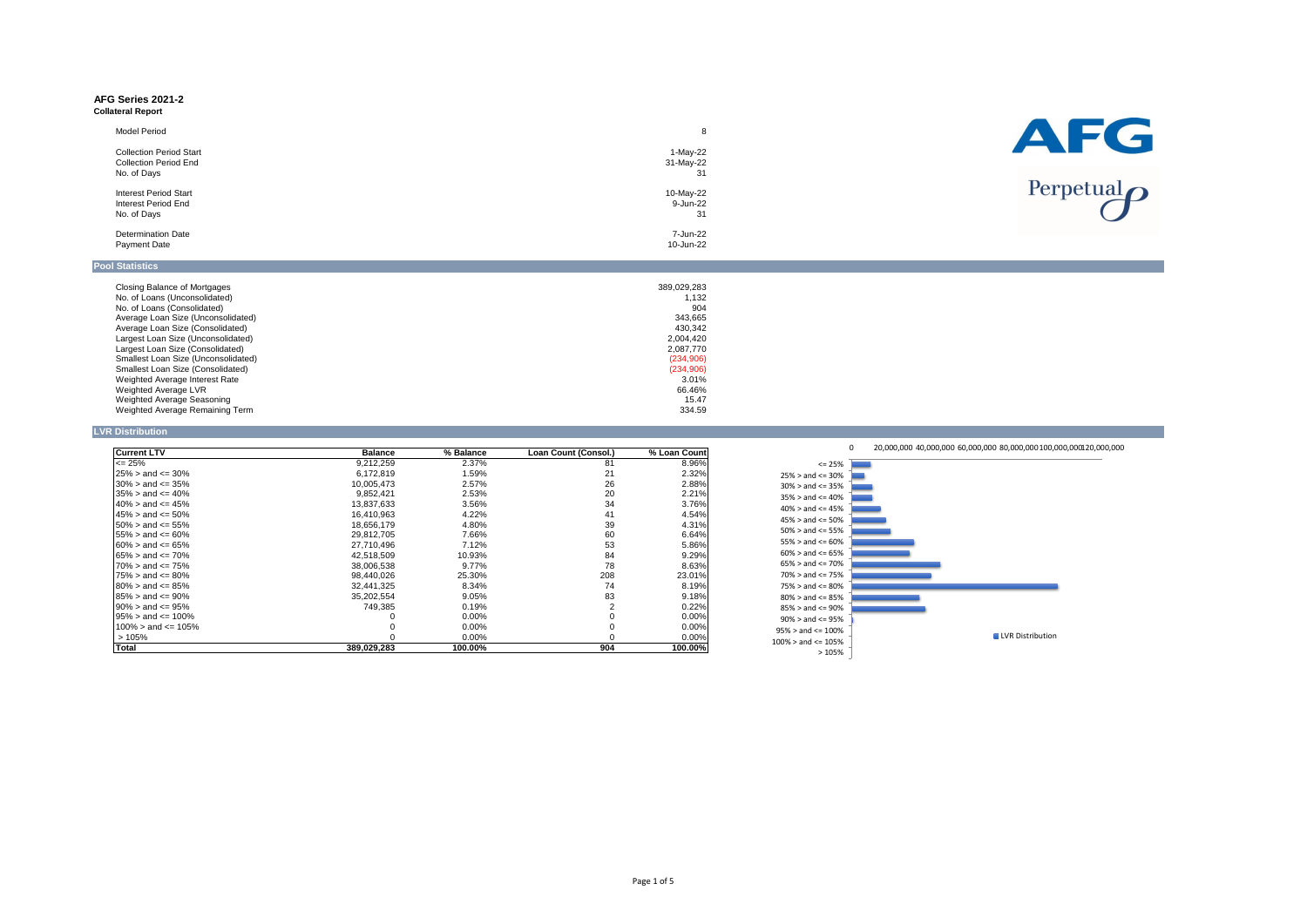#### **Balance Distribution (Unconsolidated)**

| <b>Current Balance</b>                                                                                          | <b>Balance</b> | % Balance | <b>Loan Count</b> | % Loan Count |          |
|-----------------------------------------------------------------------------------------------------------------|----------------|-----------|-------------------|--------------|----------|
| $\leq$ \$100,000                                                                                                | 6,947,028      | 1.79%     | 182               | 16.08%       |          |
| $\$100,000>$ and $\leq$ \$150,000                                                                               | 7,209,339      | 1.85%     | 57                | 5.04%        | \$100,   |
| $\$150,000>$ and $\leq$ \$200,000                                                                               | 12,258,745     | 3.15%     | 70                | 6.18%        | \$150,   |
| $$200,000 >$ and $\leq$ \$250,000                                                                               | 20,479,012     | 5.26%     | 91                | 8.04%        | \$200,   |
| $\$250,000>$ and $\leq$ \$300,000                                                                               | 29,454,460     | 7.57%     | 106               | 9.36%        | \$250,   |
| $$300,000 >$ and $\leq$ \$350,000                                                                               | 35,596,962     | 9.15%     | 110               | 9.72%        | \$300,   |
| $\$350,000>$ and <= $\$400,000$                                                                                 | 39,148,983     | 10.06%    | 104               | 9.19%        | \$350,   |
| $\$400,000>$ and $\leq$ \$450,000                                                                               | 37,969,920     | 9.76%     | 89                | 7.86%        | \$400,0  |
| $$450,000 >$ and $\leq$ \$500,000                                                                               | 40,651,864     | 10.45%    | 86                | 7.60%        | \$450,   |
| $\$500,000>$ and $\leq$ \$550,000                                                                               | 26,658,590     | 6.85%     | 51                | 4.51%        | \$500,   |
| $\$550,000>$ and $\leq$ \$600,000                                                                               | 33,358,191     | 8.57%     | 58                | 5.12%        | \$550,   |
| $\$600,000>$ and $\leq$ \$650,000                                                                               | 21,784,877     | 5.60%     | 35                | 3.09%        | \$600,   |
| $\$650,000>$ and $\leq$ \$700,000                                                                               | 19,451,591     | 5.00%     | 29                | 2.56%        | \$650,   |
| $\$700,000>$ and $\leq$ \$750,000                                                                               | 13,038,404     | 3.35%     | 18                | 1.59%        | \$700,   |
| $\$750,000>$ and $\leq$ \$800,000                                                                               | 6,943,473      | 1.78%     | 9                 | 0.80%        |          |
| $$800,000 >$ and $\leq$ \$850,000                                                                               | 9,893,251      | 2.54%     | 12                | 1.06%        | \$750,   |
| $\$850,000>$ and $\leq$ \$900,000                                                                               | 6,147,001      | 1.58%     |                   | 0.62%        | \$800,   |
| $\textcolor{blue}{\textbf{[$}}\$900,000 > \textcolor{red}{\textbf{and}} \textcolor{blue}{\textbf{<}=}\$950,000$ | 3,708,022      | 0.95%     |                   | 0.35%        | \$850,   |
| $\$950,000>$ and <= \$1,000,000                                                                                 | 1,930,244      | 0.50%     |                   | 0.18%        | \$900,   |
| $>$ \$1,000,000                                                                                                 | 16,399,326     | 4.22%     | 12                | 1.06%        | \$950,00 |
| Total                                                                                                           | 389,029,283    | 100.00%   | 1,132             | 100.00%      |          |

### **Balance Distribution (Consolidated)**

| <b>Current Balance</b>              | <b>Balance</b> | % Balance | Loan Count (Consol.) | % Loan Count |         |
|-------------------------------------|----------------|-----------|----------------------|--------------|---------|
| $\le$ \$100,000                     | 1,720,663      | 0.44%     | 46                   | 5.09%        |         |
| $$100,000 >$ and $\leq$ \$150,000   | 2,684,771      | 0.69%     | 21                   | 2.32%        | \$100,  |
| $\$150,000>$ and <= \$200,000       | 9,108,283      | 2.34%     | 52                   | 5.75%        | \$150,  |
| $$200,000 >$ and $\leq$ \$250,000   | 14,834,533     | 3.81%     | 66                   | 7.30%        | \$200,  |
| $\$250,000>$ and $\leq$ \$300,000   | 23,547,848     | 6.05%     | 85                   | 9.40%        | \$250,  |
| $\$300,000 >$ and $\leq$ \$350,000  | 31,825,111     | 8.18%     | 98                   | 10.84%       | \$300,  |
| $$350,000 >$ and $\leq$ \$400,000   | 38,729,121     | 9.96%     | 103                  | 11.39%       | \$350,  |
| $$400,000 >$ and $\leq$ \$450,000   | 36,370,652     | 9.35%     | 85                   | 9.40%        | \$400,0 |
| $$450,000 >$ and $\leq$ \$500,000   | 36,848,535     | 9.47%     | 78                   | 8.63%        | \$450,  |
| $$500,000 >$ and $\leq$ \$550,000   | 25,169,480     | 6.47%     | 48                   | 5.31%        | \$500,  |
| $\$550,000 >$ and $\leq$ \$600,000  | 34,038,472     | 8.75%     | 59                   | 6.53%        | \$550,  |
| $\$600,000 >$ and $\leq$ \$650,000  | 26,849,943     | 6.90%     | 43                   | 4.76%        |         |
| $\$650,000>$ and <= \$700,000       | 18,082,190     | 4.65%     | 27                   | 2.99%        | \$600,  |
| $\$700,000 >$ and $\leq$ \$750,000  | 15,235,873     | 3.92%     | 21                   | 2.32%        | \$650,  |
| $\$750,000 >$ and $\leq$ \$800,000  | 9,305,869      | 2.39%     | 12                   | 1.33%        | \$700,  |
| $$800,000 >$ and $\leq$ \$850,000   | 9,904,814      | 2.55%     | 12                   | 1.33%        | \$750,  |
| $$850,000 >$ and $\leq$ \$900,000   | 12,237,406     | 3.15%     | 14                   | 1.55%        | \$800,  |
| $\$900,000 >$ and $\leq$ \$950,000  | 6,468,718      | 1.66%     |                      | 0.77%        | \$850,  |
| $\$950,000>$ and $\leq$ \$1,000,000 | 2,955,791      | 0.76%     | 3                    | 0.33%        | \$900,  |
| > \$1,000,000                       | 33,111,213     | 8.51%     | 24                   | 2.65%        | \$950,0 |
| Total                               | 389,029,283    | 100.00%   | 904                  | 100.00%      |         |

#### **Loan Seasoning Distribution**

| <b>Seasoning (Months)</b>             | <b>Balance</b> | % Balance | <b>Loan Count</b> | % Loan Count |        |
|---------------------------------------|----------------|-----------|-------------------|--------------|--------|
| $\le$ = 12 Months                     | 116.695.688    | 30.00%    | 327               | 28.89%       |        |
| 12 Months $>$ and $\leq$ 18 Months    | 207.717.936    | 53.39%    | 609               | 53.80%       | 12 Mon |
| $118$ Months $>$ and $\leq$ 24 Months | 23.172.191     | 5.96%     | 68                | 6.01%        | 18 Mon |
| $124$ Months $>$ and $\leq$ 30 Months | 20.129.998     | 5.17%     | 55                | 4.86%        | 24 Mon |
| $130$ Months $>$ and $\leq$ 36 Months | 14.800.308     | 3.80%     | 46                | 4.06%        | 30 Mon |
| $136$ Months $>$ and $\leq$ 42 Months | 2.636.722      | $0.68\%$  |                   | 0.97%        |        |
| $142$ Months $>$ and $\leq$ 48 Months | 826.510        | 0.21%     |                   | 0.27%        | 36 Mon |
| $148$ Months $>$ and $\leq$ 54 Months | 106,378        | $0.03\%$  |                   | 0.09%        | 42 Mon |
| $154$ Months $>$ and $\leq$ 60 Months | 385.574        | $0.10\%$  |                   | 0.09%        | 48 Mon |
| $160$ Months $>$ and $\leq$ 66 Months | 363,298        | 0.09%     |                   | 0.27%        | 54 Mon |
| $166$ Months $>$ and $\leq$ 72 Months |                | $0.00\%$  |                   | $0.00\%$     | 60 Mon |
| > 72 Months                           | 2,194,682      | 0.56%     |                   | 0.71%        | 66 Mon |
| Total                                 | 389.029.283    | 100.00%   | 1,132             | 100.00%      |        |





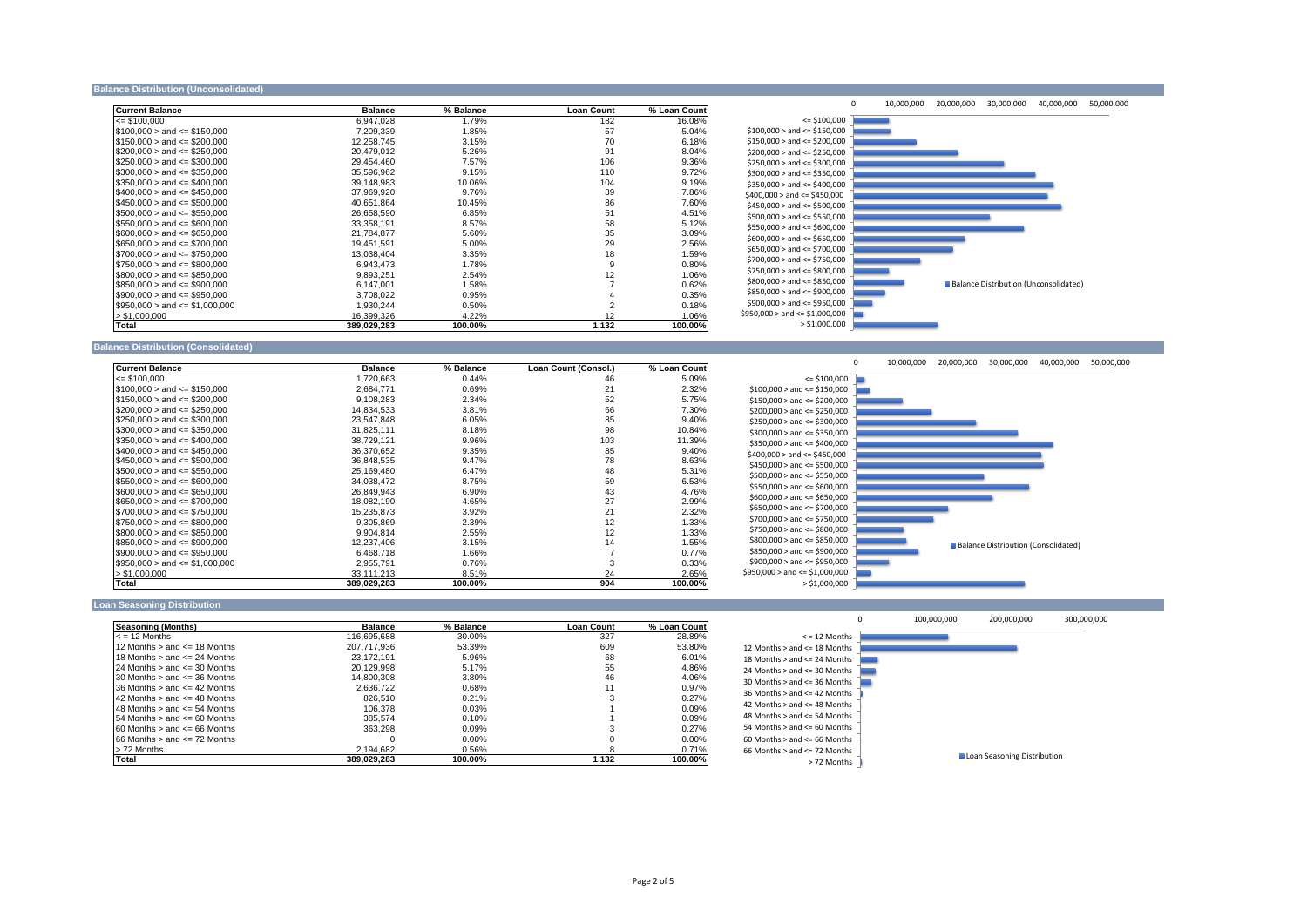## **Geographic Distribution**

| <b>Jurisdiction State</b>    | <b>Balance</b> | % Balance | Loan Count (Consol.) | % Loan Count |
|------------------------------|----------------|-----------|----------------------|--------------|
| New South Wales              | 99,323,857     | 25.53%    | 184                  | 20.35%       |
| Victoria                     | 118.657.193    | 30.50%    | 285                  | 31.53%       |
| <b>IQueensland</b>           | 90,656,654     | 23.30%    | 227                  | 25.11%       |
| IWestern Australia           | 30.739.867     | 7.90%     | 84                   | 9.29%        |
| <b>ISouth Australia</b>      | 42,524,194     | 10.93%    | 104                  | 11.50%       |
| Tasmania                     | 3.951.285      | 1.02%     | 11                   | 1.22%        |
| Australian Capital Territory | 3.176.234      | 0.82%     | 9                    | $1.00\%$     |
| Northern Territory           |                | $0.00\%$  |                      | $0.00\%$     |
| <b>I</b> No Data             |                | $0.00\%$  |                      | $0.00\%$     |
| <b>Total</b>                 | 389,029,283    | 100.00%   | 904                  | 100.00%      |

## **Locality**

| <b>S&amp;P Category</b> | <b>Balance</b> | % Balance | Loan Count (Consol.) | % Loan Count |
|-------------------------|----------------|-----------|----------------------|--------------|
| <b>Metro</b>            | 262,345,785    | 67.44%    | 580                  | 64.16%       |
| Non Metro               | 123,575,410    | 31.77%    | 318                  | 35.18%       |
| Inner City              | 3,108,088      | 0.80%     |                      | $0.66\%$     |
| No Data                 |                | $0.00\%$  |                      | $0.00\%$     |
| Total                   | 389,029,283    | 100.00%   | 904                  | 100.00%      |

## **Top 10 Postcodes**

| <b>Postcode</b> | <b>Balance</b> | % Balance | Loan Count (Consol.) | % Loan Count |
|-----------------|----------------|-----------|----------------------|--------------|
| 3064            | 6,317,961      | .62%      | 15                   | 1.33%        |
| 3977            | 5,993,464      | .54%      | 12                   | 1.06%        |
| 4557            | 5,211,604      | l.34%     |                      | 0.62%        |
| 2261            | 4,128,813      | 1.06%     | 8                    | 0.71%        |
| 4560            | 4,117,990      | 1.06%     | 9                    | 0.80%        |
| 4556            | 3,430,790      | 0.88%     | 8                    | 0.71%        |
| 4215            | 3,335,576      | 0.86%     | 11                   | 0.97%        |
| 2099            | 3,245,166      | 0.83%     | ⌒                    | 0.18%        |
| 2291            | 2,775,598      | 0.71%     |                      | 0.27%        |
| 3630            | 2,714,461      | 0.70%     | 9                    | 0.80%        |
| <b>Total</b>    | 41,271,424     | 10.61%    | 84                   | 7.42%        |

### **Documentation**

| lDocument Tvpe  | <b>Balance</b> | % Balance | <b>Loan Count</b> | % Loan Count |
|-----------------|----------------|-----------|-------------------|--------------|
| <b>Full Doc</b> | 389,029,283    | 100.00%   | ィっぺ<br>. ه ب      | 100.00%      |
| Low Doc         |                | 0.00%     |                   | $0.00\%$     |
| No Doc          |                | 0.00%     |                   | $0.00\%$     |
| Total           | 389,029,283    | 100.00%   | 1,132             | 100.00%      |

## **Rate Type**

| <b>Rate Type</b>   | <b>Balance</b> | % Balance | Loan<br><b>Count</b> | %.<br>. ∟oan <i>Γ</i><br><b>Count</b> |
|--------------------|----------------|-----------|----------------------|---------------------------------------|
| Variable Rate      | 389,029,283    | 100.00%   | $\sqrt{2}$<br>∣∪∠    | 100.00%                               |
| <b>IFixed Rate</b> |                | 0.00%     |                      | $0.00\%$                              |
| lTotal             | 389,029,283    | 100.00%   | .132                 | 100.00%                               |

# **Repayment Type**

| <b>Repayment Type</b>           | <b>Balance</b> | % Balance | Loan Count | % Loan Count |
|---------------------------------|----------------|-----------|------------|--------------|
| <b>Principal &amp; Interest</b> | 318,411,573    | 81.85%    | 936        | 82.69%       |
| Interest Only                   | 70,617,710     | 18.15%    | 196        | 17.31%       |
| Non-Billing                     |                | $0.00\%$  |            | $0.00\%$     |
| 'Total                          | 389.029.283    | 100.00%   | .132       | 100.00%।     |

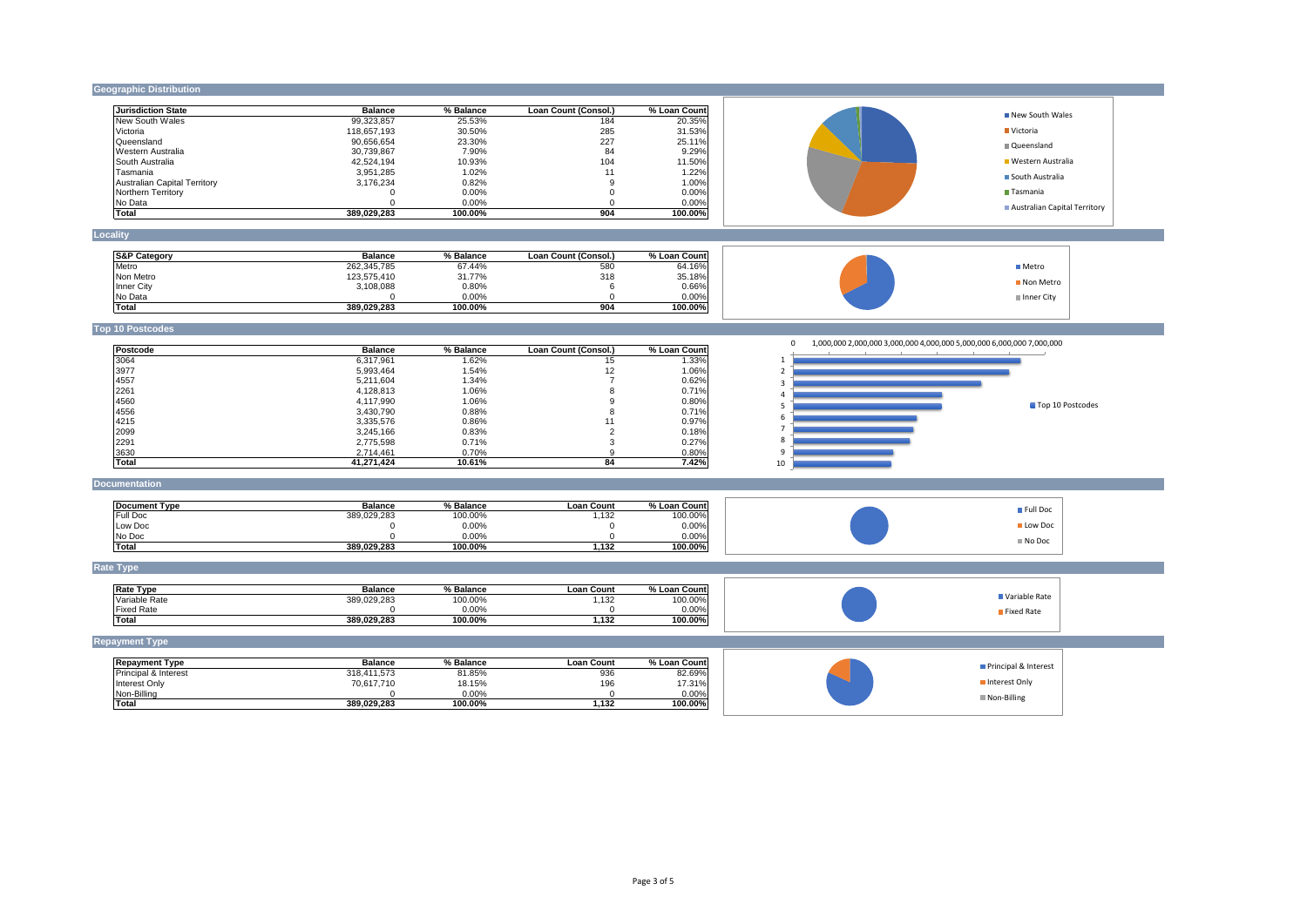**Loan Type**

| <b>Product Category</b> | <b>Balance</b> | % Balance | Loan Count | % Loan<br><b>Count</b> |
|-------------------------|----------------|-----------|------------|------------------------|
| Line of Credit          |                | $0.00\%$  |            | $0.00\%$               |
| Геrm Loan               | 389,029,283    | 100.00%   | 132        | 100.00%                |
| Total                   | 389,029,283    | 100.00%   | .132       | 100.00%                |

**Property Type**

| <b>Property Type</b>      | <b>Balance</b> | % Balance | <b>Loan Count (Consol.)</b> | % Loan Count |
|---------------------------|----------------|-----------|-----------------------------|--------------|
| <b>IResidential House</b> | 319,534,881    | 82.14%    | 709                         | $78.43\%$    |
| Residential Unit          | 68,855,003     | 17.70%    | 192                         | 21.24%       |
| Residential - Inner City  |                | $0.00\%$  |                             | 0.00%        |
| Rural                     | 639,398        | 0.16%     |                             | 0.22%        |
| ISemi-Rural               |                | $0.00\%$  |                             | 0.00%        |
| <b>Vacant Land</b>        |                | $0.00\%$  |                             | 0.11%        |
| No Data                   |                | $0.00\%$  |                             | $0.00\%$     |
| <b>Total</b>              | 389,029,283    | 100.00%   | 904                         | 100.00%      |

### **Arrears Distribution**

| <b>Arrears Band</b> | <b>Balance</b> | % Balance | Loan Count | % Loan Countl |
|---------------------|----------------|-----------|------------|---------------|
| Current             | 384,044,135    | 98.72%    | 1,122      | 99.12%        |
| $1-30$ days         | 3,363,381      | 0.86%     |            | 0.62%         |
| 31-60 days          | 1,178,956      | 0.30%     |            | 0.18%         |
| 61-90 days          | 442.812        | 0.11%     |            | $0.09\%$      |
| 91-120 days         |                | $0.00\%$  |            | $0.00\%$      |
| 121-150 days        |                | $0.00\%$  |            | $0.00\%$      |
| 151-180 days        |                | $0.00\%$  |            | $0.00\%$      |
| 181 days or more    |                | $0.00\%$  |            | $0.00\%$      |
| <b>Total</b>        | 389,029,283    | 100.00%   | 1,132      | 100.00%       |

### **Hardships**

| <b>Hardships</b>                  | <b>Balance</b> | % Balance | Loan Count (Consol.) | % Loan Countl |
|-----------------------------------|----------------|-----------|----------------------|---------------|
| <b>COVID Hardships</b>            |                | $0.00\%$  |                      | $0.00\%$      |
| <b>COVID Arrangements</b>         |                | 0.00%     |                      | $0.00\%$      |
| <b>COVID Arrangements - Other</b> |                | 0.00%     |                      | $0.00\%$      |
| Hardship                          | 826,980        | 0.21%     |                      | 0.22%         |
| Non-Hardship                      | 388,202,303    | 99.79%    | 902                  | 99.78%        |
| <b>Total</b>                      | 389,029,283    | 100.00%   | 904                  | 100.00%       |

COVID Hardship – A deferral of loan repayments for a period from 3 to 6 months as a result of financial stresses due to Covid-19

COVID Arrangement - A temporary change to the loan repayment type from 'Principal & Interest' to 'Interest Only' as a result of financial stresses due to Covid-19